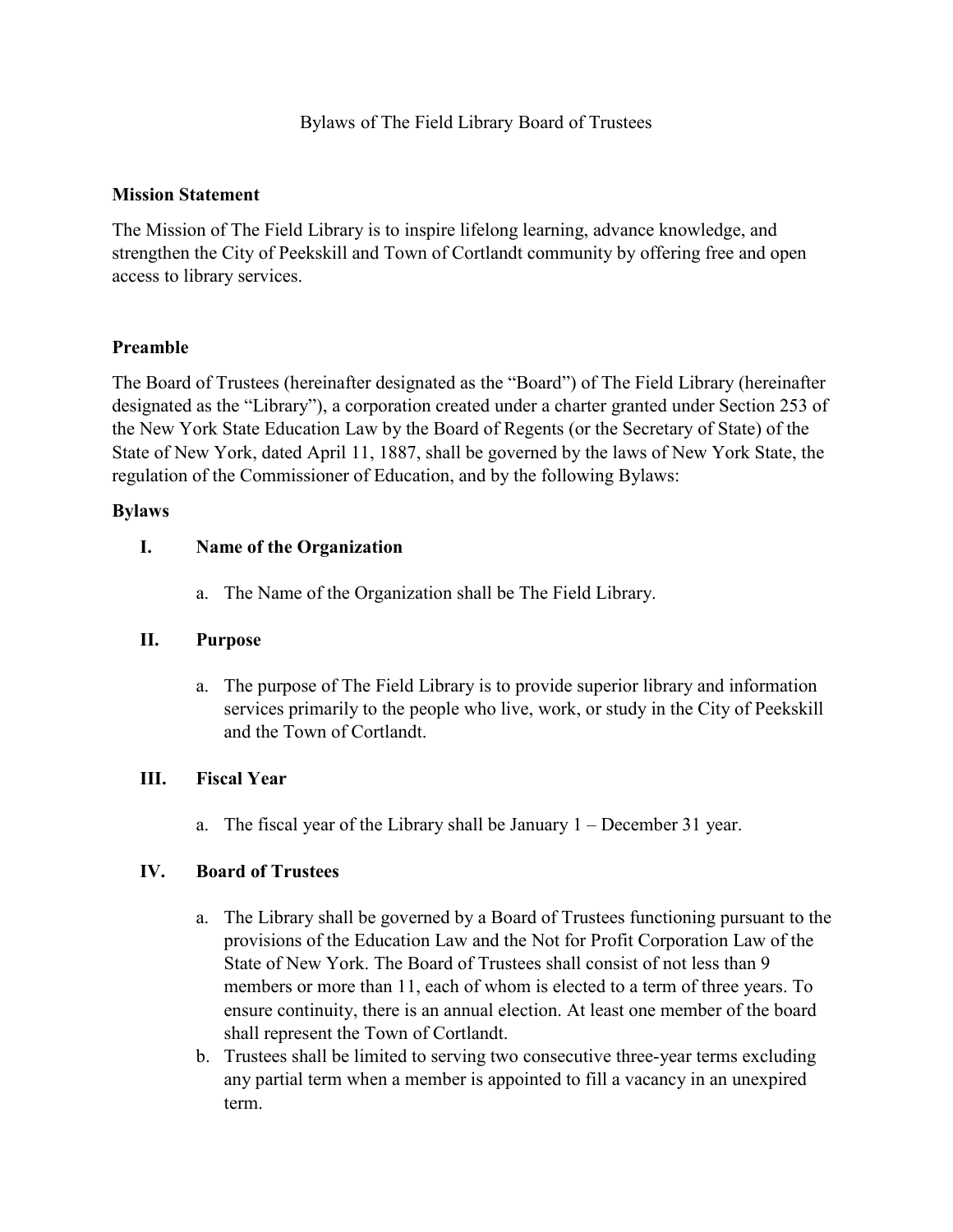- c. Trustees may resign by notice in writing to the Secretary and such resignation shall become effective upon receipt thereof by the Secretary.
- d. An unexcused absence from three consecutive board meetings shall constitute automatic dismissal from the Board unless the Board defers this dismissal by majority vote. The President shall inform the absent Board member in writing that he/she is no longer on the Board. If dismissal is deferred by Board action the President shall inform the absent Board member in writing the conditions of the deferral.
- e. Any vacancy shall be filled by special election by the remaining members of the Board for the remainder of the term of that particular position.
- f. The Board may remove a Trustee for misconduct, incapacity, neglect of duty, or refusal to carry into effect the library's educational purpose as provided in Education Law 226; subdivision 8.
- g. Each Trustee shall have one vote, irrespective of office held.
- h. A Trustee must be in attendance at a meeting to have his/her vote counted. Attendance shall include remote attendance via electronic conferencing, which meets the requirements of the Open Meeting Law of New York State.
- i. All actions of the Board shall be of the Board as a unit. No Board member shall act on behalf of the Board, on any matter, without prior approval of the Board. No Board member by virtue of his/her office shall exercise any administrative responsibility with respect to the library nor, as an individual, command the services of any library employee.

# **V. Officers**

- a. The officers of the Board shall be the President, Vice-President, Secretary and Treasurer, elected annually by the Board at the annual meeting. These officers shall serve for a period of one years or until their successors shall have been duly elected. Officers shall be limited to serving two consecutive one-year terms excluding any partial term when an officer is elected to fill a vacancy in an unexpired term.
- b. The duties of the officers shall be as follows:
	- i. The **President** shall preside at all meetings of the Board, authorize calls for any special meetings, appoint all committees, execute all documents authorized by the Board, serve as an *ex-officio* voting member of all committees, and generally perform all duties associated with that office.
	- ii. The **Vice President**, in the event of the absence or disability of the President, or of a vacancy in that office, shall assume and perform the duties and functions of the President.
	- iii. The **Secretary** shall keep a true and accurate record of all meetings of the Board, shall issue notice of all regular and special meetings, and shall perform such other duties as are generally associated with that office.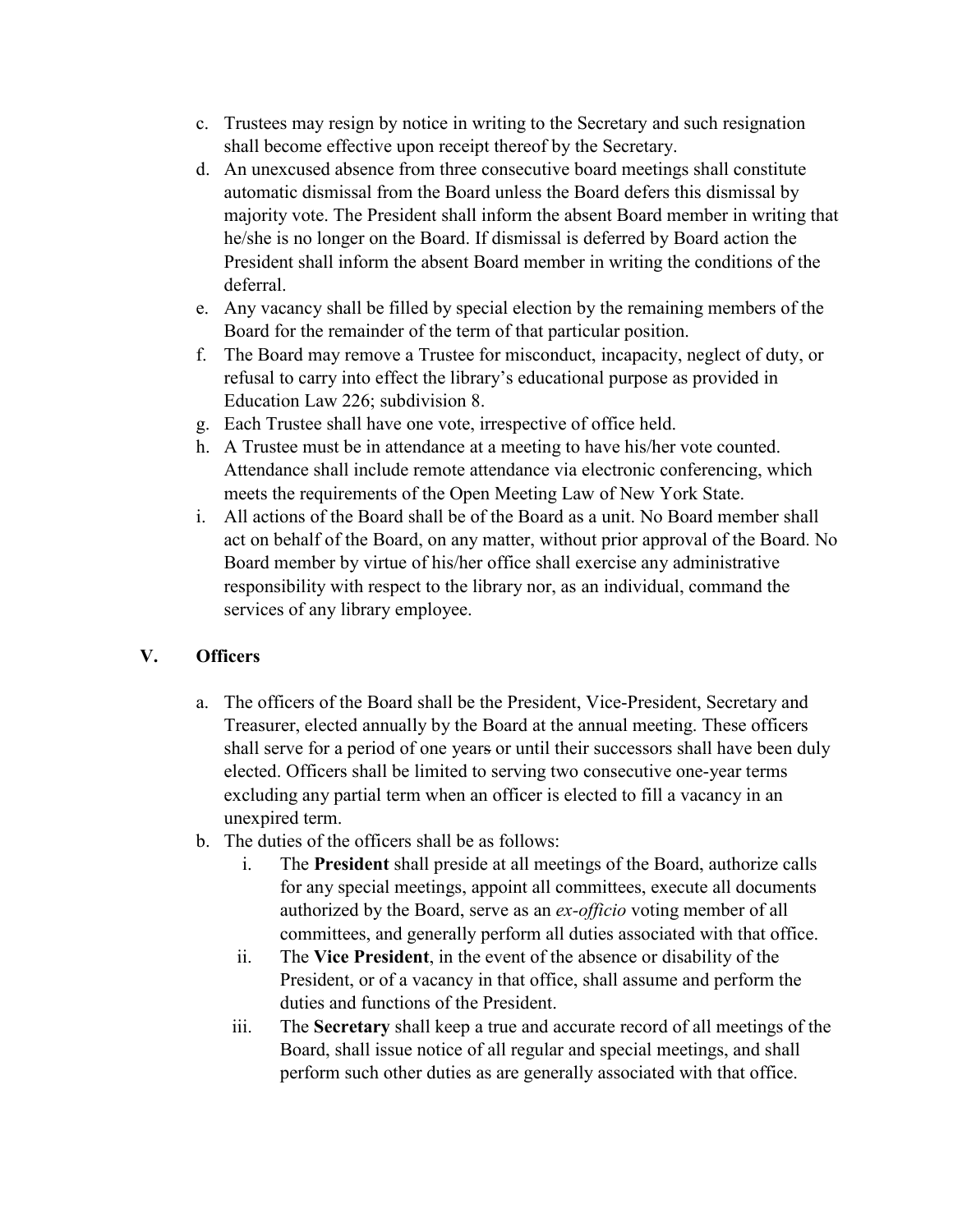- iv. The **Treasurer** shall exercise close fiscal oversight of the Library, ensure that the Library keeps and maintains adequate and appropriate financial records, review the monthly budget to actual financial results, make recommendations on modifications to the approved budget, and shall chair the Finance Committee. In the absence or inability of the Treasurer, his/her duties shall be performed by such other members of the Board as the Board may designate.
- v. The four officers of the Board, and the immediate Past President, who are Trustees shall comprise the Executive Committee. In the event there is no Past President serving as a Trustee, the current president can appoint a current Trustee to fill that open position for one year. The Executive Committee shall perform such duties as are delegated to it by the Board of Trustees, and consult with the Executive Director as necessary between Board meetings, as appropriate.
- vi. In addition to the foregoing duties, each officer shall have the authority and perform such duties as may be conferred upon the position by the Board.

### **VI. Director**

- a. The Board shall appoint a Library Director (hereinafter designated as the "Director"), who shall be the executive officer of the policies of the Board and shall have charge of the administration of the library under the direction and review of the Board. The Director shall be responsible for the care of the buildings and equipment; for the employment and direction of the staff; for the efficiency of the library's service to the public; and for the operation of the library under the financial conditions contained in the annual budget.
- b. The Director shall render and submit to the Board reports and recommendations of such policies and procedures, which, in the opinion of the Director, will improve efficiency and quality of library service. The Director shall attend all Board meetings except the portion of the meeting at which the director's appointment or salary is to be discussed or decided.

### **VII. Committees**

- a. There shall be Standing Committees as follows:
	- i. The **Governance Committee** shall be responsible for reviewing, drafting, and submitting for approval the Mission Statement, Bylaws, Conflict of Interest Policy, Ethics Policy, and Library policies.
	- ii. The **Nominating Committee** shall be responsible for preparing and submitting to the Board a slate of candidates for the election of officers.
	- iii. The **Finance Committee** shall be responsible for reviewing and submitting for approval the annual budget proposal, reviewing the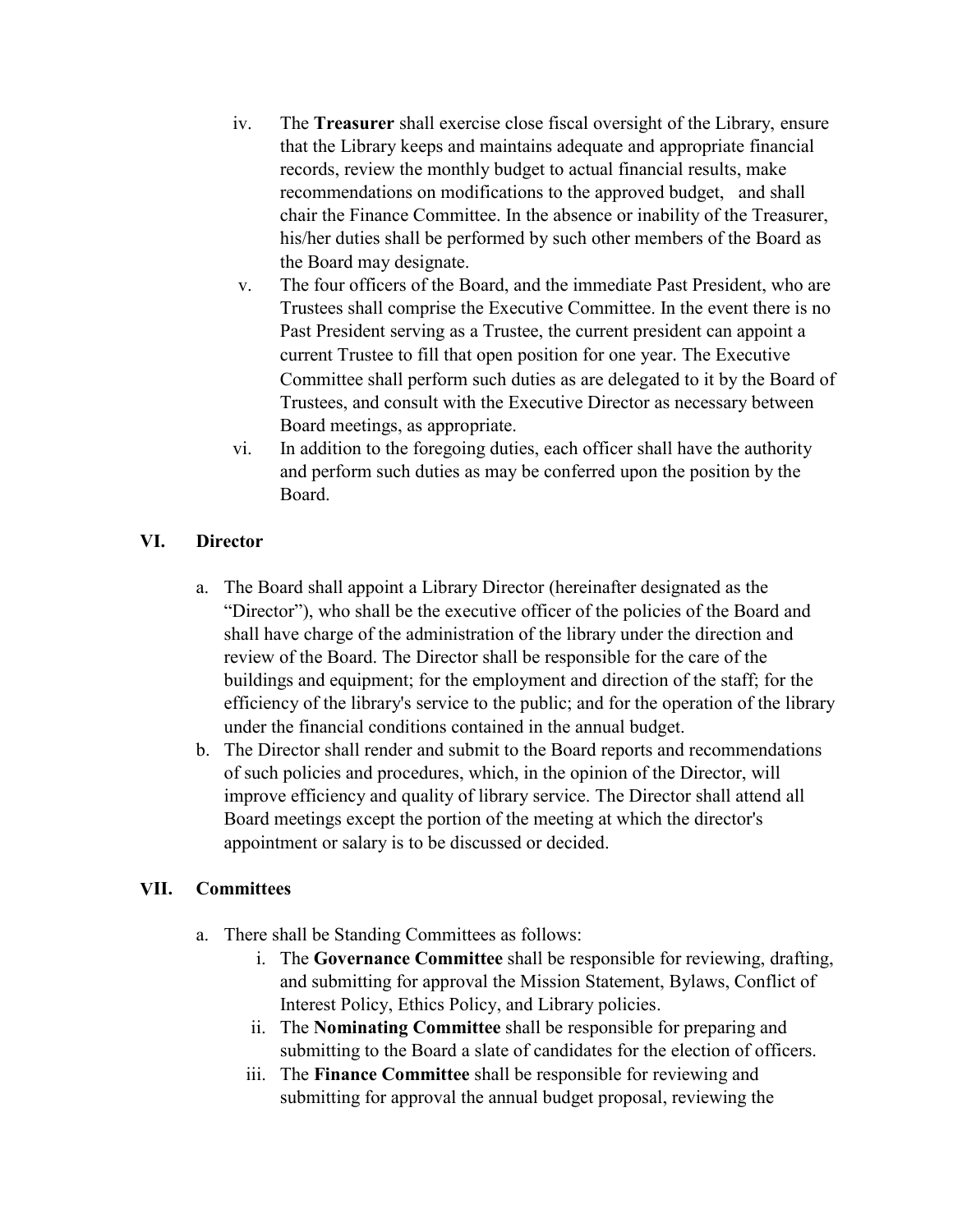Library's investment portfolio, making recommendations to the Board on Library investments, and reviewing the Library's investment in physical space and property improvements.

- iv. The **Audit Committee** shall be comprised of three members and shall be responsible for ensuring an audit of the Library's financial statements is conducted timely and that the requisite federal and state filings are completed timely. The Treasurer shall not be a member of the Audit Committee. One of the members of the Audit Committee shall be designated as a financial expert and does not have to be a voting member of the Board.
- v. The **Personnel Committee** shall be responsible for establishing starting compensation rates, consider options for annual percentage increases, reviewing personnel policies and benefits prior to presentation to the whole board, evaluating resumes, conducting interviews, and evaluating the library director. In the event of a grievance filed with the library board, the Personnel Committee shall conduct an investigation and make a recommendation to the whole board.
- vi. The **Facilities Committee** shall be responsible for ensuring a safe and secure environment to work and visit, evaluate community and staff space needs, and review renovations, expansion or construction project plans.
- b. Ad hoc committees may by appointed by the President to carry out specific purposes.
- c. All committees shall make a progress report to the Board at each of its meetings.
- d. No committee will have other than advisory powers unless, by suitable action of the Board, it is granted specific power to act.
- e. The President shall be an *ex-officio* member of all committees.
- f. Trustees are encouraged to become a member of one of the Standing Committee or Ad hoc committees.

# **VIII. Meetings**

- a. Meetings shall be held monthly unless agreed upon by the majority of the seated members of the board. The date and hour is to be set by the Board. Written notice of all meetings shall be mailed by the Secretary to each member at least five days before the meeting.
- b. A special meeting of the Board may be called at any time by the President or upon the request of three members for a specific purpose. No business may be transacted at such special meeting except the stated business.
- c. The Annual Meeting shall be held shall be held in October of each year. The business transacted at this meeting shall include the election of new trustees and new officers.
- d. The operating and financial reports for the previous year shall be presented at the regular meeting in January.